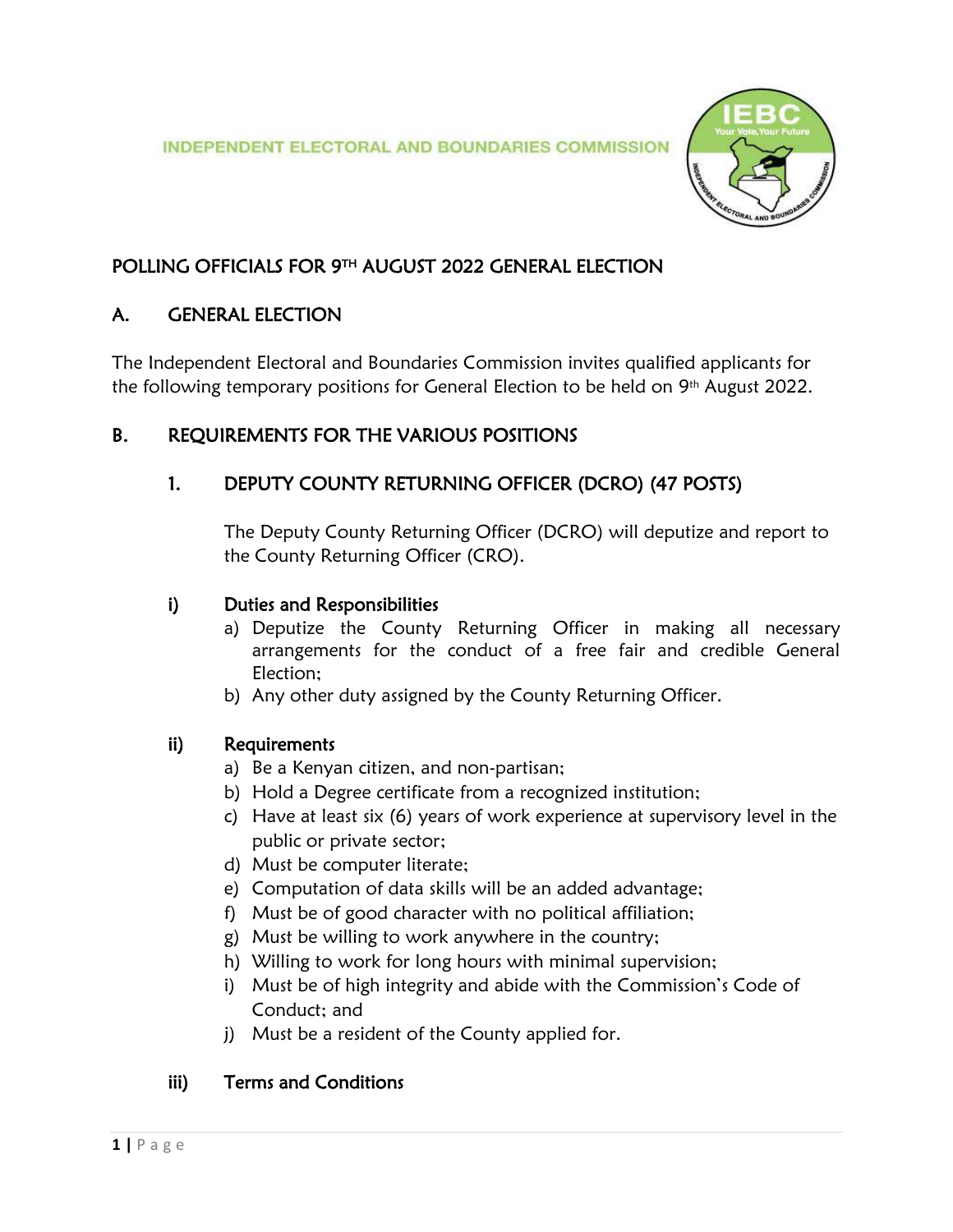- a) Deputy County Returning Officers will be engaged for at least Sixty (60) days.
- b) Wages will be Kshs.  $4,000/$ = for each day worked with no additional benefits or allowances.

# 2. DEPUTY CONSTITUENCY RETURNING OFFICER (290 POSTS)

The Deputy Constituency Returning Officer will deputize and report to the Constituency Returning Officer.

### i) Duties and Responsibilities

- a) Deputize the Constituency Returning Officer in making all necessary arrangements for the conduct of a free fair and credible General Election;
- b) Any other duty assigned by the Constituency Returning Officer.

# ii) Requirements

- a) Be a Kenyan citizen, and non-partisan;
- b) Hold a Degree or Diploma certificate from a recognized institution;
- c) Have at least six (6) years of work experience at supervisory level in the public or private sector;
- d) Must be computer literate;
- e) Demonstrated skills in people management;
- f) Computation of data skills will be an added advantage;
- g) Must be of good character with no political affiliation;
- h) Must be willing to work anywhere in the country;
- i) Willing to work for long hours with minimal supervision; and
- j) Must be of high integrity and abide with the Commission's Code of Conduct; and
- k) Must be residents in the Constituency in which they apply for.

# iii) Terms and Conditions

- a) Deputy Constituency Returning Officers will be engaged for at least Sixty (60) days.
- b) Wages will be Kshs.  $3,000/$ = for each day worked with no additional benefits or allowances.

# 3. PRESIDING AND DEPUTY PRESIDING OFFICERS

- a) Be a Kenyan citizen, and non-partisan;
- b) Hold a Degree/Diploma certificate from a recognized institution;
- c) Computer literate;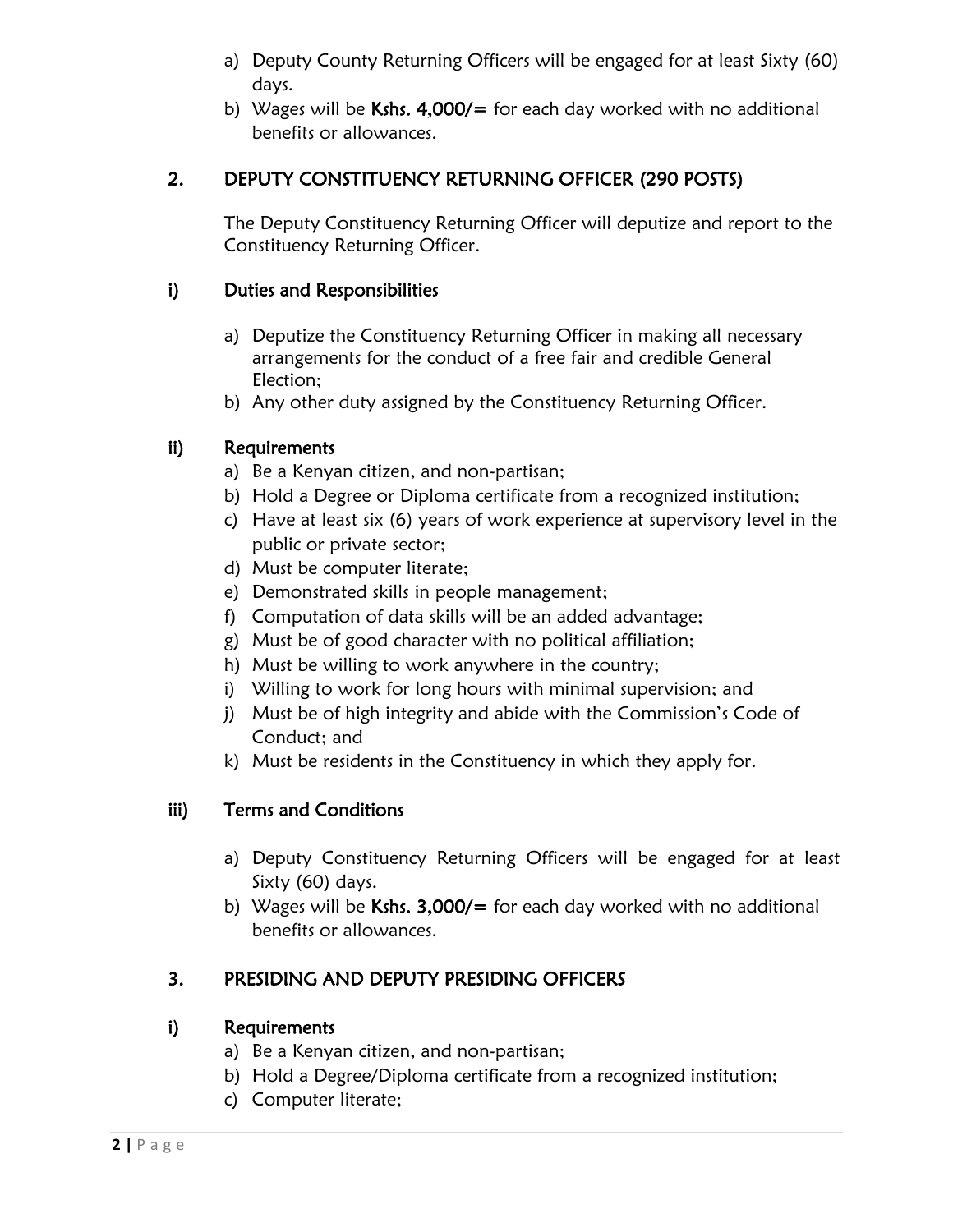- d) Have effective communication;
- e) Good report writing skills;
- f) Ability to manage people, sensitive data and materials;
- g) Have skills in data computation;
- h) Must be available for the entire period of the General Election;
- i) Must be of high integrity and abide with the Commission's Code of Conduct; and
- j) Must be residents in the Constituency or Ward in which they apply for.

### ii) Wages

- a) Presiding Officers will be paid  $Kshs. 2000/$  per day; and
- b) Deputy Presiding Officers will be paid  $Ksh. 1,800/=$  per day.

# 4. LOGISTICS OFFICERS

# i) Requirements

- a) Be a Kenyan citizen, and non-partisan;
- b) Hold a Degree/Diploma certificate from a recognized institution;
- c) Computer literate (Competent in Ms Office);
- d) Have effective communication skills;
- e) Have good report writing skills;
- f) Proven organizational skills;
- g) Residents in the Constituency/Ward in which they apply for;
- h) Must be knowledgeable in logistics, distribution and retrieval of materials;
- k) Should be conversant with the Geography, infrastructure and terrain of the Constituency/Ward he/she applies to work in;
- i) Must be of high integrity and abide with the Commission's Code of Conduct; and
- j) Must be available for the entire period of the General Election.

#### ii) Wages

Logistics Officers will be paid Kshs.  $1,500/$  = per day.

# 5. SUPPORT ELECTORAL TRAINERS (SETs)

- a) Be a Kenyan citizen, and non-partisan;
- b) Hold of Social Science Degree or Diploma certificate from a recognized institution;
- c) Computer literate;
- d) Have proven and demonstrated training skills;
- e) Should have participated in adult training programmes;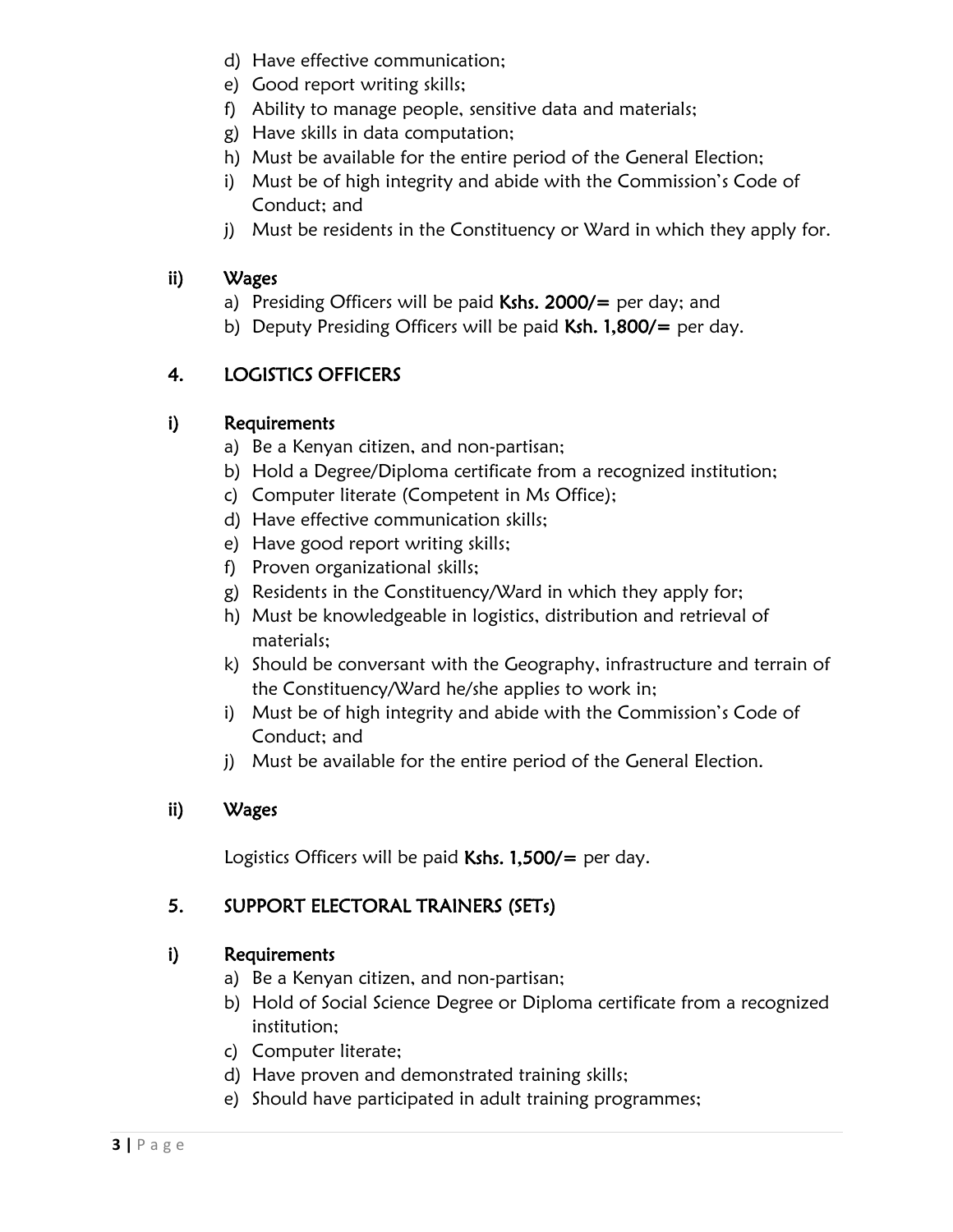- f) Ability to manage people;
- k) Must be available for the entire period of the General Election;
- l) Must be of high integrity and abide with the Commission's Code of Conduct; and
- g) Residents in the Constituency/Ward in which they apply for.

# ii) Wages

Support Electoral Trainers will be paid Kshs.  $2,000/$  = per day.

# 6. ICT CLERKS

# i) Requirements

- a) Be a Kenyan citizen, and non-partisan;
- b) Hold a Diploma qualifications in ICT or other IT or related field;
- c) ICT Certification (MCSE, CCNA or Equivalent) will be an added advantage;
- d) At least 2 years industrial experience in ICT support in a busy environment;
- e) Hands on experience and skills in Computer Hardware, Network and Software diagnosis;
- f) Have effective communication skills and good report writing skills;
- g) Must be available for the entire period of the General Election;
- h) Must be of high integrity and abide with the Commission's Code of Conduct; and
- i) Residents in the Constituency/Ward in which they apply for.

# ii) Wages

ICT Clerk will be paid Kshs. 1,500/= per day.

# 7. POLLING/COUNTING CLERKS

- a) Be a Kenyan citizen, and non-partisan;
- b) KCSE Aggregate C- and above;
- c) Must be of good character and non-partisan;
- d) Must be available for the entire period of the General Election;
- e) Must be of high integrity and abide with the Commission's Code of Conduct; and
- f) Residents of the Constituency/County Assembly Ward in which they apply for.
- ii) Wages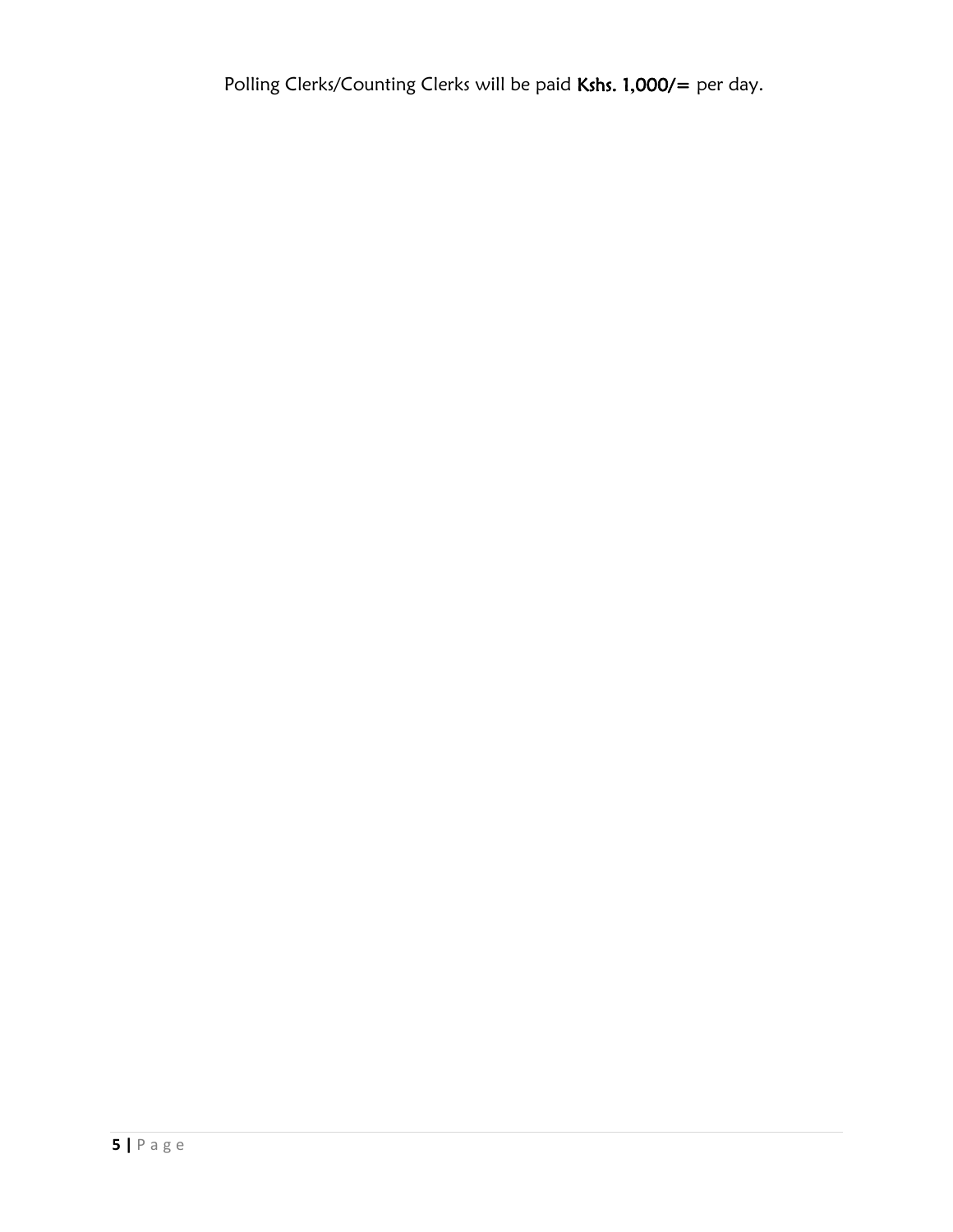# 8. COUNTY-BASED VOTER EDUCATORS

### i) Requirements

- a) Minimum Degree in Social Sciences/Education/Project Management;
- b) Minimum 3 years' experience in voter/civic education community mobilization and social work within the Constituency/County applied for;
- c) Residents in the County in which they apply for;
- d) Must be able to speak the main language of communication used by residents of the County;
- e) Must be non-partisan with exceptional understanding and knowledge of social-cultural, economic and political dynamics of the Constituency/Ward;
- f) Proof of having successfully conducted voter/civic education activities or informal training with existing networks within the Constituency/County;
- g) Must be of high integrity and abide with the Commission's Code of Conduct; and
- h) Proven report writing skills.

# ii) Wages

County-based Voter Educators will be paid Kshs. 2,000/= per day plus transport allowance depending on the geographical area.

# 9. CONSTITUENCY-BASED VOTER EDUCATORS

- a) Be a Kenyan citizen, and non-partisan;
- b) Minimum Degree in Social Sciences/Education/Project Management;
- c) Minimum 3 years' experience in voter/civic education community mobilization and social work within the Constituency/County applied for;
- d) Residents in the Constituency/Ward in which they apply for;
- e) Must be able to speak the main language of communication used by residents of the Constituency;
- f) Must be non-partisan with exceptional understanding and knowledge of social-cultural, economic and political dynamics of the Constituency/Ward;
- g) Proof of having successfully conducted voter/civic education activities or informal training with existing networks within the
- h) Constituency/County;
- i) Proven report writing skills; and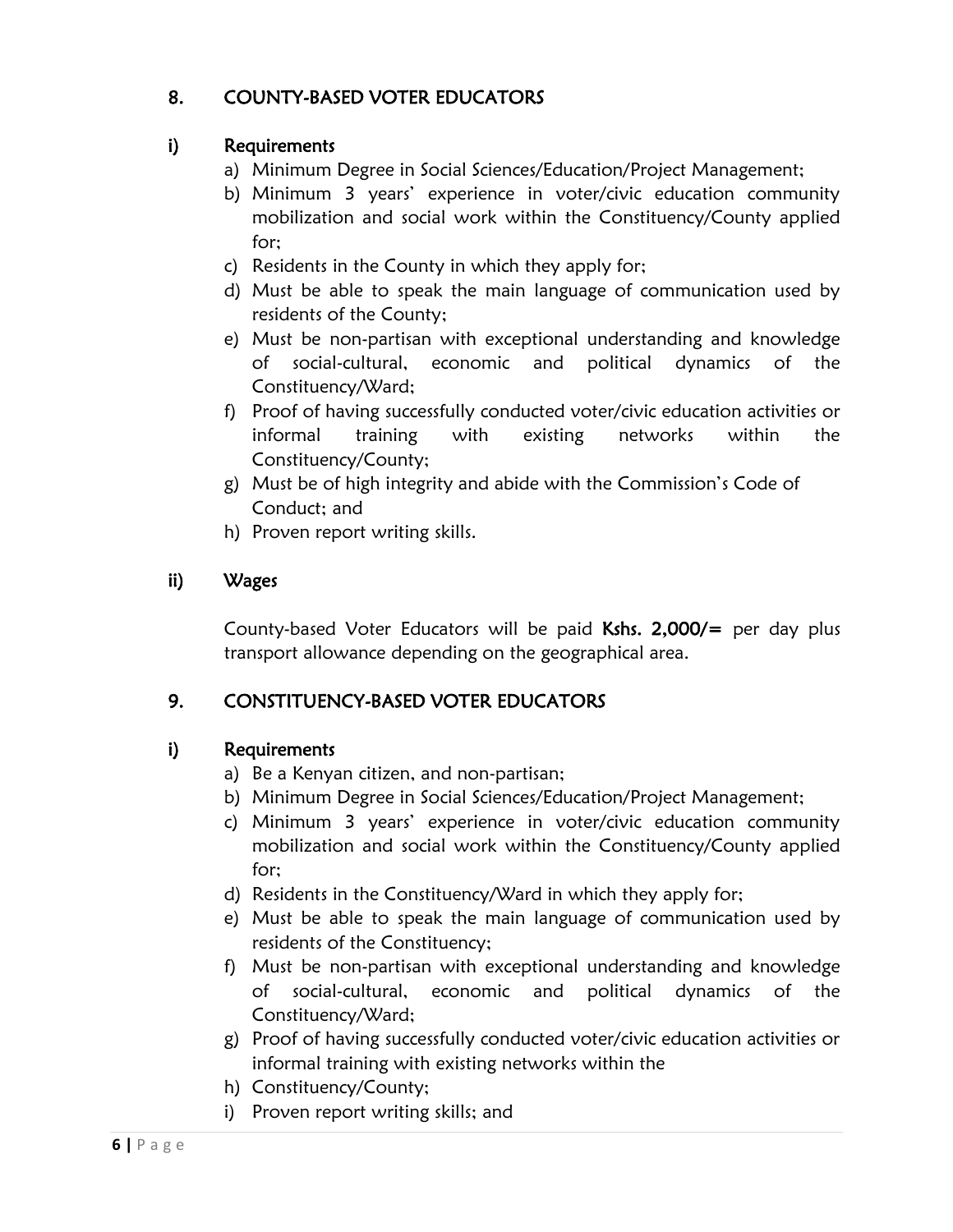m) Must be of high integrity and abide with the Commission's Code of Conduct.

#### ii) Wages

Constituency-based Voter Educators will be paid Kshs. 1,500/= per day plus transport allowance depending on the geographical area.

### 10. WARD-BASED VOTER EDUCATORS

#### i) Requirements

- a) Be a Kenyan citizen, and non-partisan;
- b) Minimum Diploma in Social Sciences/Education/Project Management;
- c) Minimum 3 years' experience in voter/civic education community mobilization and social work within the Ward/Constituency/County applied for;
- d) Residents in the Constituency/Ward in which they apply for;
- e) Must be able to speak the main language of communication used by residents of the Constituency/Ward;
- f) Must be non-partisan with exceptional understanding and knowledge of social-cultural, economic and political dynamics of the Constituency/Ward;
- g) Proof of having successfully conducted voter/civic education activities or informal training with existing networks within the Ward/Constituency/County;
- h) Proven report writing skills; and
- i) Must be of high integrity and abide with the Commission's Code of Conduct; and

#### ii) Wages

Ward-based Voter Educators will be paid Kshs. 1,000/= per day plus transport allowance depending on the geographical area.

#### APPLICATION PROCEDURE

Details of requirements are available on the Commission's website.

Applicants who strictly meet the requirements should apply online at the IEBC jobs portal [https://jobs.iebc.or.ke](https://jobs.iebc.or.ke/) 

All applications to be submitted not later than close of business on  $5<sup>th</sup>$  May 2022.